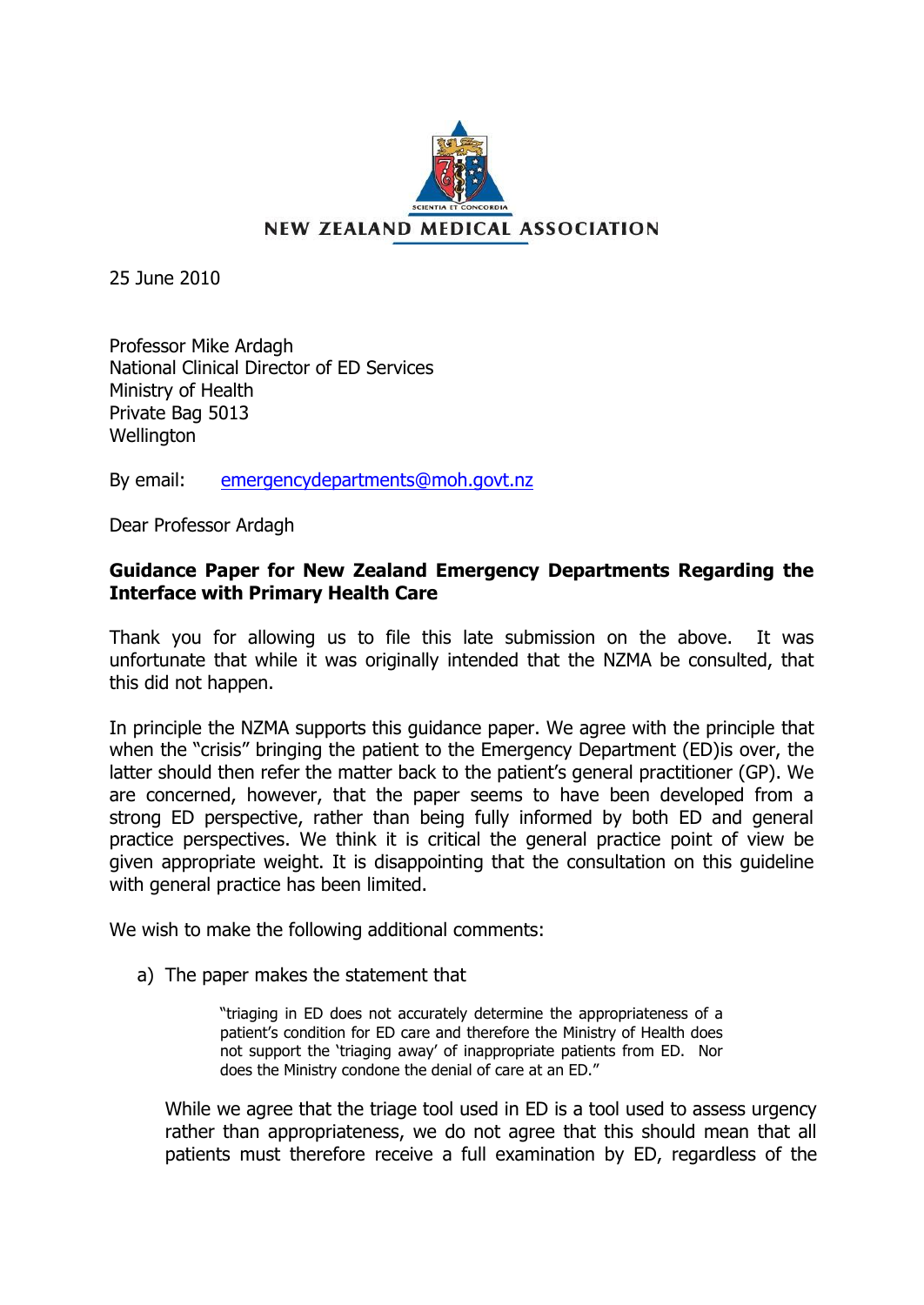appropriateness of doing so. There are other methods of assessing appropriateness which can be employed. The problem most EDs suffer from is the influx of patients with concerns most properly dealt with by the GP but who instead choose to use ED. Until this issue is resolved and such patients can (where appropriate) be referred away without a full examination this problem will continue. And as the RNZCGP noted in its submission of 19 March 2010, in practice most of the cases found in triage categories 4 and 5 could be appropriately referred back to general practice.

- b) It should be further emphasised that the default setting for general medical care should be general practice. The role of the ED is to deal with crises.
- c) Patients should be referred directly back to their GP after discharge. In more acute circumstances it may be appropriate for a referral on to a specialist but unless the situation is urgent it should generally be done by the GP following receipt of a recommendation from ED. This is because in many cases the patient has attended ED for a matter that the GP is already well aware of and is in the course of treating. (Similarly the doctors at ED may pick up on an unrelated issue which they determine requires further treatment but are unaware that the GP is handling this).
- d) While the plan is excellent in concept, to be able to work it requires integrated IT systems. At present it is almost impossible to email patient notes between hospitals and contact to low volume providers such as midwives can often only be via written material given to the patient.
- e) ED doctors need to be encouraged to communicate directly with GPs, particularly where they have a concern about a GP"s patient and are unsure whether it can be managed by the GP.
- f) A matter not considered (possibly because there is no easily identifiable solution), is who to refer a patient to (or to what database) who is not registered with a GP. We think at the least the guidelines should suggest to ED staff that in that situation they should encourage the patient to register with a GP.

Given the limited consultation that has to date occurred with general practice it is our recommendation that this guideline not be implemented until further consultation with general practice has occurred.

Yours faithfully

 $\sqrt{\sqrt{2}}$